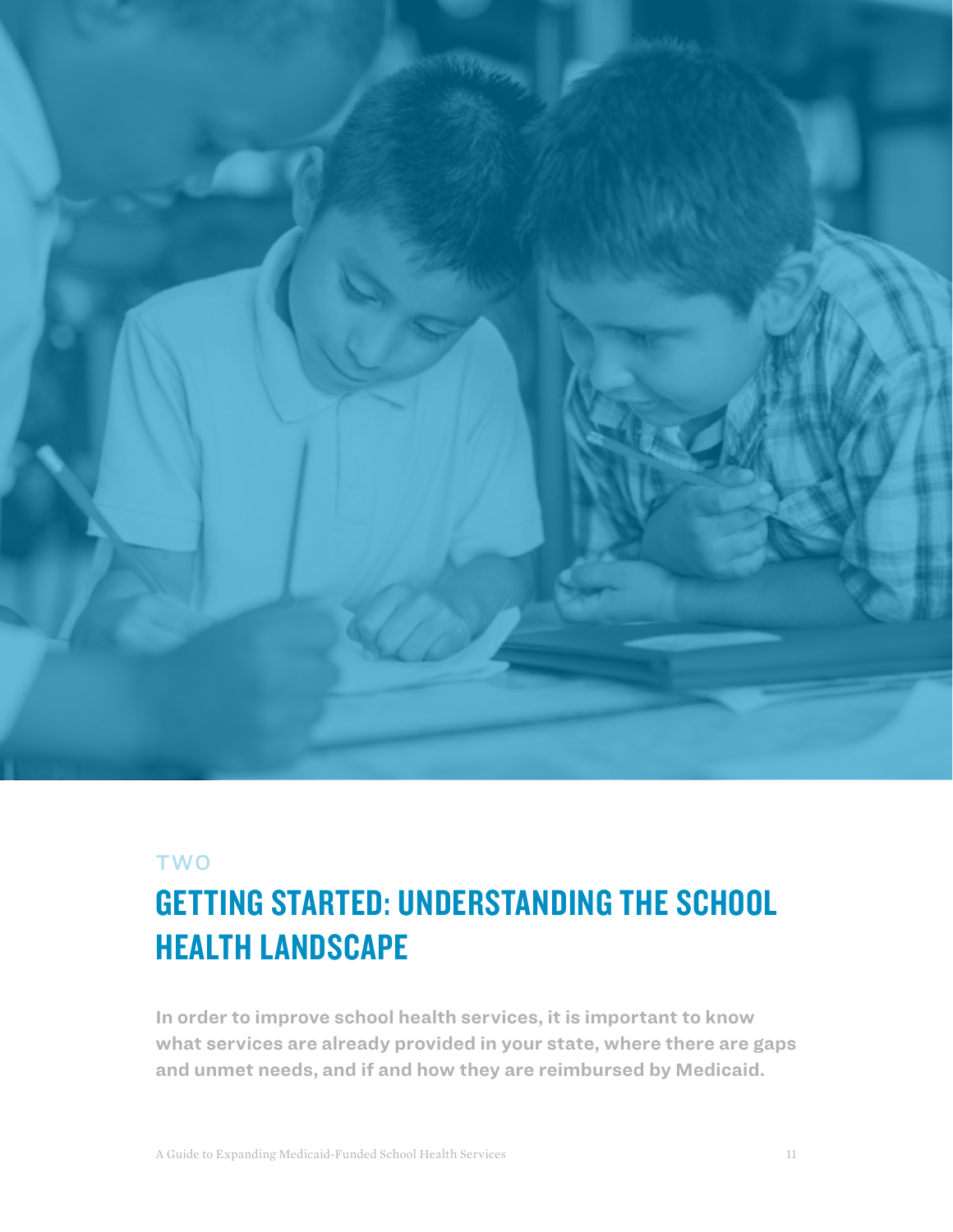When trying to understand the role that Medicaid plays in school-health services, there are some preliminary questions to investigate:

#### **1. What are the highest-priority student health needs in my school and community?**

Understanding the health issues that affect students in your school, school district and community is a key step toward identifying the changes you want to make to your school Medicaid program. This can be accomplished by examining student-level data collected via health information cards, Individualized Education Program (IEP) and 504 plans for children with disabilities, and school health provider records.

In addition, aggregate-level data available at the school and community level can be helpful in better understanding the health issues in your district. For example, all nonprofit hospitals are required to complete community health needs assessments and make this information publicly available. These assessments usually draw on public health data and present a snapshot of the leading health issues affecting all populations in the community, including children.

Local community health data can be accessed by contacting your local public health agency; state health departments may also have data that would allow for comparisons across the state and between counties.

#### **2. What health services do students have access to in schools? How are those services being provided?**

Many students receive physical and behavioral health services in schools. Some services, like vision screenings and vaccination programs, are made available to the entire student population. These serve a key public health function as well as provide access to preventive care that the students may not otherwise receive. Other day-today health services, such as bandages and ice-packs, are widely available to the general student population.

For students with special needs, medical and behavioral health services that are listed in a student's IEP must be provided in school to help with learning preparedness. These services often include physical therapy, speech therapy, occupational therapy, and mental health counseling. These services may also be available to students without IEPs, but often schools have limited staffing and capacity to meet the needs of all students.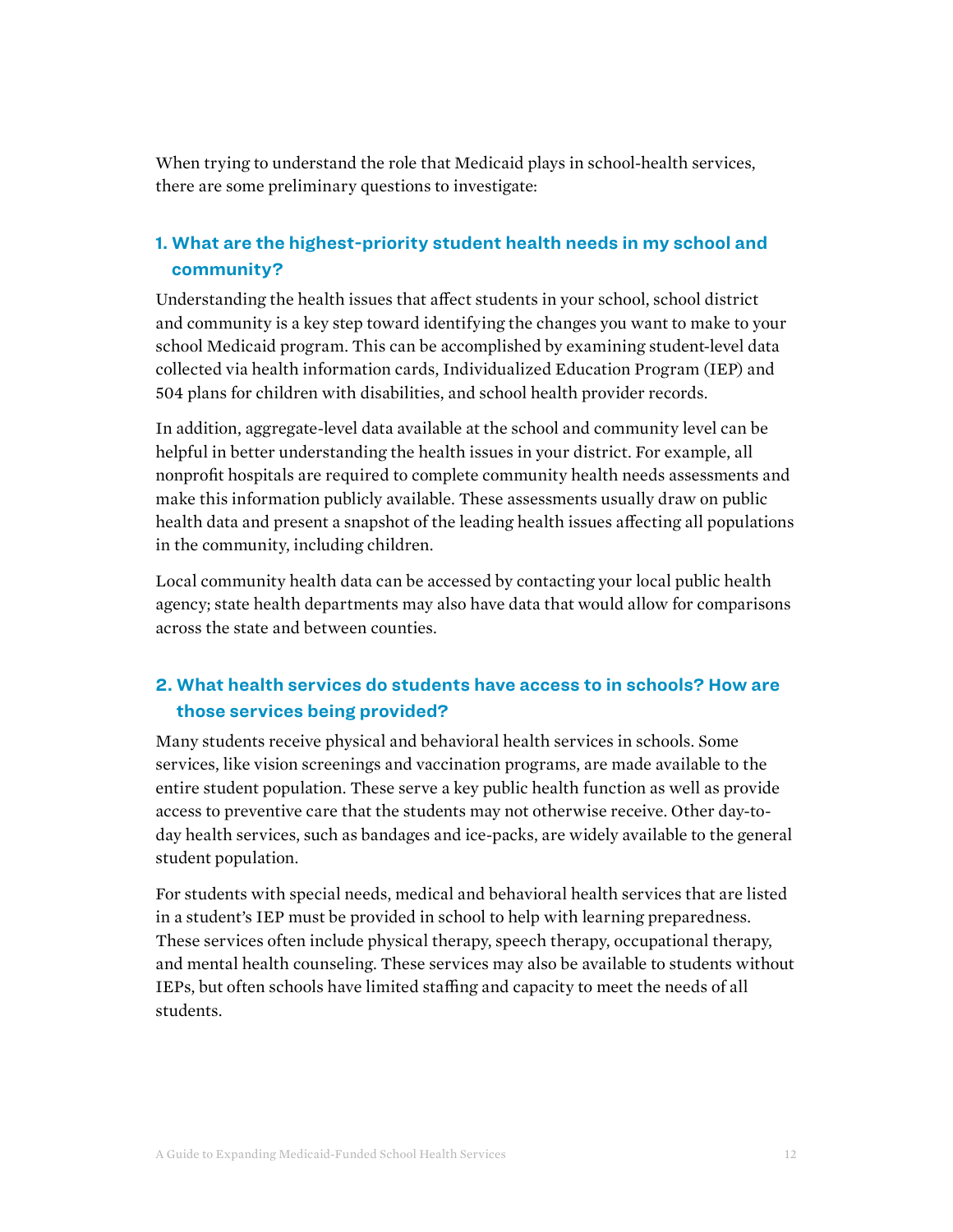Most districts, or local educational agencies (LEAs), hire some combination of medical and behavioral health providers to deliver school-based services. These providers may be directly hired by the LEA or contracted through an external staffing service. They include school nurses, counselors, social workers, psychologists, speech-language pathologists, occupational therapists, physical therapists and others. The makeup and quantity of the LEA-employed workforce depends on many different factors but is often driven by the district's budget and priorities. For example, some districts have a school nurse in every school, but in many districts, a school nurse serves more than one school.

There are also healthcare delivery systems that provide services to students. For example, school-based health centers play a growing role in supporting student health. Some LEAs also partner with community-based providers to expand student access to services. Partnerships with local hospitals, universities, community health centers, public health departments or mobile clinics (such as oral health vans) provide invaluable services and expand access.

#### **3. Can LEAs seek Medicaid reimbursement for health services provided to all Medicaid-enrolled students?**

LEAs can seek Medicaid reimbursement for health and behavioral health services included in the IEPs and Individualized Family Service Plans (IFSPs) of Medicaidenrolled students. All states except Wyoming currently seek Medicaid reimbursement for these services.<sup>8</sup>

Some states have expanded their school-based Medicaid programs to include services provided to Medicaid-enrolled students without IEPs or IFSPs (see Chapter 6 for more about expanding school-based health services). For more information about Medicaid eligibility in your state, contact the state Medicaid agency. The Medicaid billing specialist in your school or LEA will have information about specific billing and claiming questions.

Additional resources:

- · *[Where Are States Today? Medicaid and CHIP Eligibility Levels for Children, Pregnant](https://www.kff.org/medicaid/fact-sheet/where-are-states-today-medicaid-and-chip/)  [Women, and Adults](https://www.kff.org/medicaid/fact-sheet/where-are-states-today-medicaid-and-chip/)*, a fact sheet developed by the Kaiser Family Foundation, provides a national overview of Medicaid eligibility for children.
- · *[State Efforts to Implement the "Free Care" Policy Reversal](https://docs.google.com/document/d/1u0j1so-se8ohhyl7AcHaaXlGX5l3s0PN2cuIDejXZQw/edit)*, developed by Community Catalyst and Healthy Schools Campaign, provides an overview of the states that have

*<sup>8.</sup> LEAs can also seek Medicaid reimbursement for certain services delivered through the Maternal and Child Health Block Grant. More information is available in the 1997 school Medicaid TA guidance.*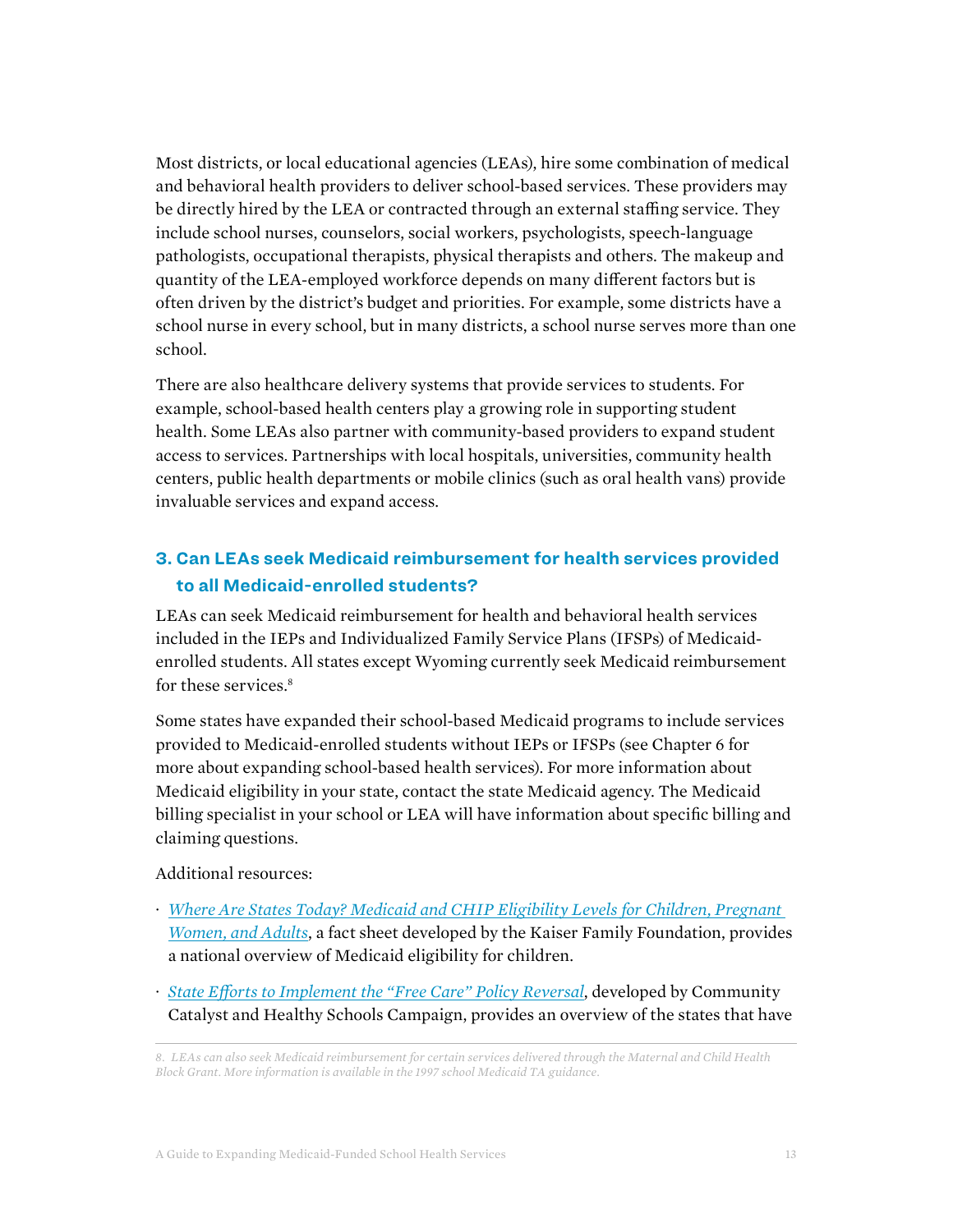expanded (or that are planning to expand) their school-based Medicaid program to cover all students. If your state is not listed here, it is likely that it only bills for services included in the IEPs and IFSPs of students enrolled in Medicaid.

#### **4. What health services does Medicaid cover in a school-based setting?**

All states are required to offer comprehensive physical and behavioral health services for children, including prevention and diagnostic services, but not all of those services are covered in a school-based setting. Services Medicaid will commonly reimburse for include in-school nursing services, physical therapy and counseling. In some states, all health services are eligible for reimbursement if they are deemed medically necessary and can be delivered in a school-based setting by a qualified provider.

It is important to note that many more physical and behavioral health services may be offered in a school-based setting other than those covered by Medicaid. These services would not be eligible for Medicaid reimbursement and funding would need to come from other sources. Identifying which services are covered in the Medicaid state plan can reveal potential health gaps—and opportunities to pursue state policy to expand the menu of covered services in schools.

To find out more about Medicaid-covered services in your state, visit your state's school Medicaid program or education department website. Healthy Schools Campaign's program website Healthy Students, Promising Futures includes information on each state's school Medicaid program, including the Medicaid-covered services and providers in each state: [https://healthystudentspromisingfutures.org/map-school](https://healthystudentspromisingfutures.org/map-school-medicaid-programs)[medicaid-programs](https://healthystudentspromisingfutures.org/map-school-medicaid-programs).

#### **5. Are there restrictions on the types of providers that can be reimbursed for delivering Medicaid-eligible services?**

Schools can bill for services covered in the state plan only if the services are delivered by qualified providers. The state plan will list the types of providers eligible to deliver services in school-based settings, as well as the scope of those services. Those providers, including both LEA and contract employees, might include school nurses, counselors, psychologists, speech-language pathologists, physical therapists and occupational therapists.

The state Department of Education determines certification requirements for providers who are exclusively school-based, while, in general, the state licensing board determines requirements for all other medical/Medicaid providers. The requirements set by the state Department of Education and state licensing board may differ.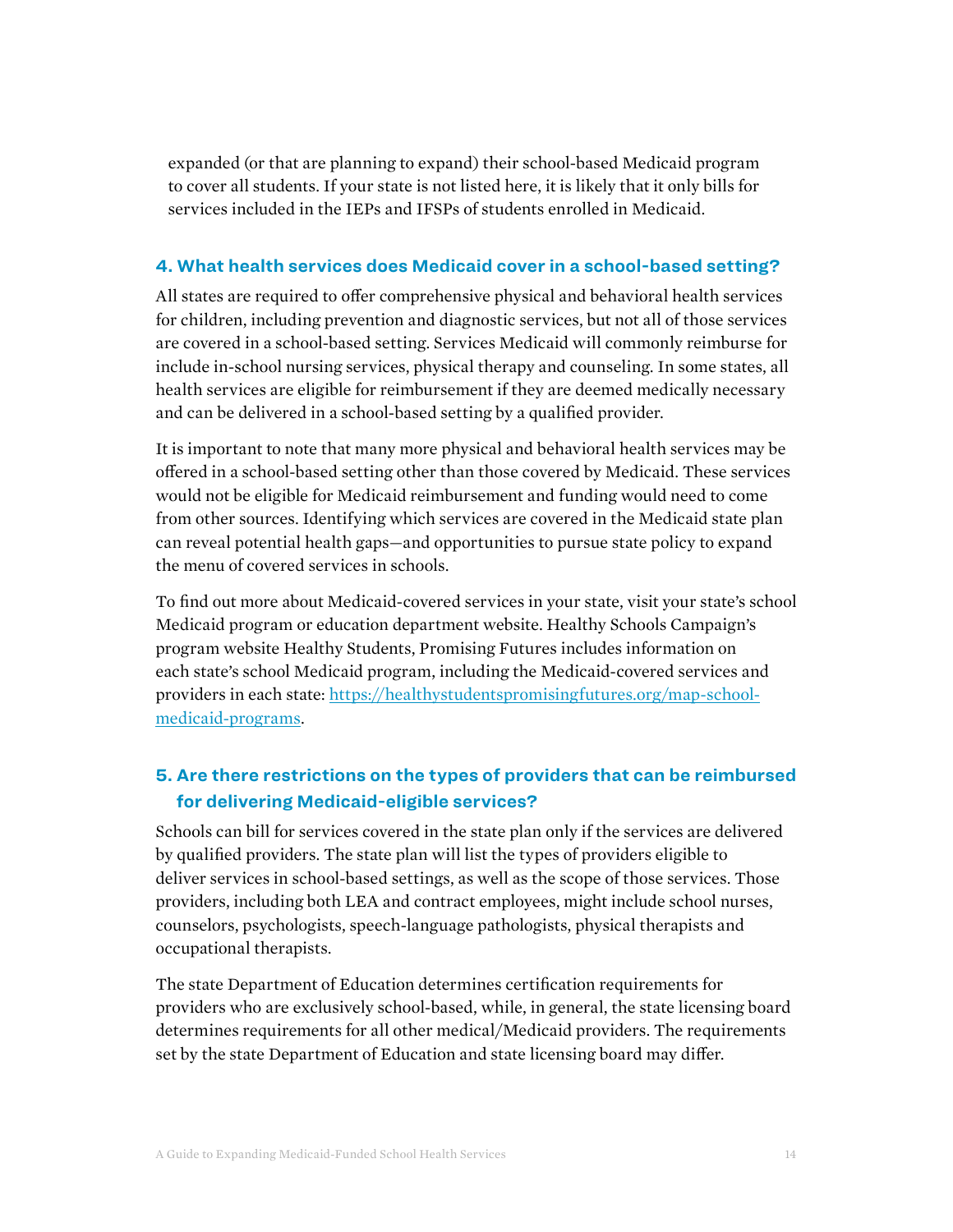The Centers for Medicare & Medicaid Services (CMS) requires that any provider seeking reimbursement from Medicaid be recognized as a qualified provider - someone who is approved to provide services to any Medicaid beneficiary, adult or child. In other words, holding a license or certification from the state Department of Education may not be sufficient to meet the federal requirements to be a Medicaid provider.

In some cases, such as for physical therapists, CMS requires that the provider meet federal licensing criteria. The state licensing requirements may be more demanding, but the federal requirement represents a minimum standard. In other cases, such as for social workers, the federal government does not set forth criteria for licensing or determining what constitutes a qualified provider, and meeting the requirements needed to be authorized under state law is sufficient.

In either case, any provider—including those who work in a school-based setting wishing to bill services to Medicaid must meet whatever federal and state requirements apply.

For billing purposes, some states require that school health providers obtain their own National Provider Identifier (NPI), a unique identification number for covered healthcare providers. Other states require school districts to obtain an NPI (as the billing entity). Some states might have a particular mix of requirements; for example, licensed clinicians could be required to have NPIs, while non-licensed providers bill under the referring provider's NPI.

For states that require school providers to bill under the district's NPI, the burden is on the school district to verify that its providers are licensed and current on all licensing requirements. Districts are required to keep licensing documentation, which must be produced if the state/district goes through an audit. CMS does not provide licensing verification, so one of the appeals of having all the school health providers register via an NPI is that the state Medicaid agency can take on that role.

To find out more about the Medicaid-covered providers in your state, visit: [https://](https://healthystudentspromisingfutures.org/map-school-medicaid-programs) [healthystudentspromisingfutures.org/map-school-medicaid-programs](https://healthystudentspromisingfutures.org/map-school-medicaid-programs)